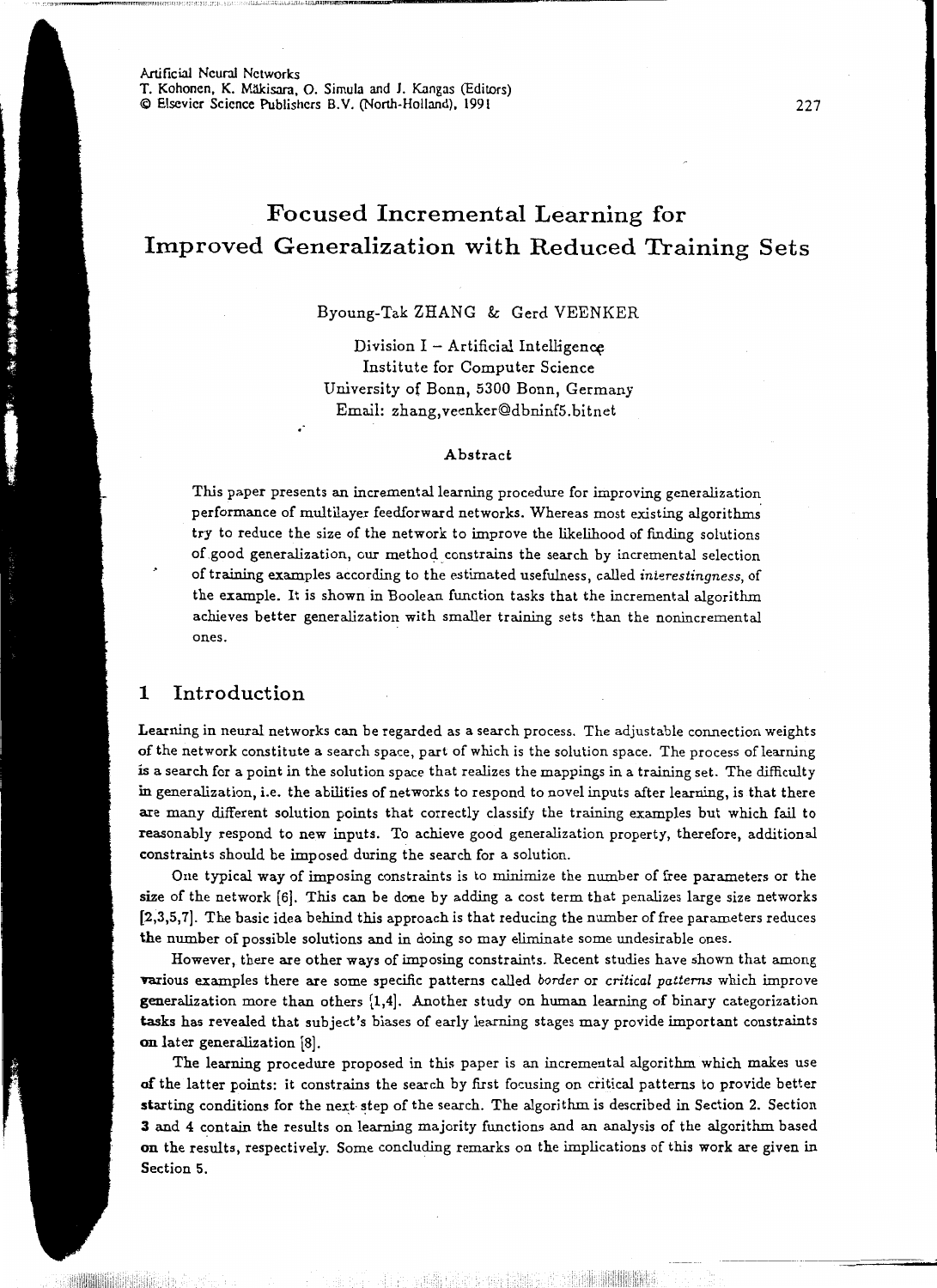# **2 The Algorithm**

The algorithm is summarized in the following. First, the network and training sets are initialized (step 1). Two sets of training examples are distinguished in the algorithm: an *exempel base*  $\Phi = {\varphi_i}$ } which waits to be used for training, and an *exemplar base*  $\Psi = {\psi_i}$  which is used in the training of the network. In essence, the learning process is an iteration of an adaptation and a selection phase.

#### 1. Initialization

Initialize the parameters  $\tau$ ,  $\epsilon$ ,  $\eta$ ,  $\kappa$ ,  $\alpha$ ,  $\beta$ ,  $d_{\alpha}$ ,  $d_{\beta}$ . Initialize the connection weights  $\Omega$  of the *n-h-m* fully-connected feedforward network  $\Gamma$ . Initialize  $\Xi$  with the given test set. Set  $\Phi_0$  with the examples given by the teacher. Set  $\Psi_0 \leftarrow \emptyset$ . Set  $s \leftarrow 1$ . Select one example  $\varphi_p \in \Phi$  randomly for each category of the examples and set  $\Psi \leftarrow \Psi_0 \cup {\{\varphi_p\}}, \Phi \leftarrow \Phi_0 - {\{\varphi_p\}}.$ 

#### 2. Adaptation

- (a) (Termination criterion) Compute  $\lambda$  by Equation 1. Set  $t \leftarrow 0$ .
- (b) (Focused BP) Set  $t \leftarrow t+1$ . Set  $E \leftarrow 0$ . For each  $\psi_p = (X_p, Y_p, e_p) \in \Psi$  do the followings: Compute  $E_p = (Y_p - \Gamma(\Omega, X_p))^T (Y_p - \Gamma(\Omega, X_p))$ . Set  $E \leftarrow E + E_p$ . Compute the interestingness  $e_p = \frac{1}{m} \sqrt{E_p}$ . Modify the connection weights  $\Omega \leftarrow \Omega + \Delta \Omega$ , where  $\Delta\Omega = {\Delta w_{ji}}$  and  $\Delta w_{ji}$  is defined by Equation 2.
- (c) (Termination test) If  $E > \lambda$ , go to step 2b. Test the network with the test set  $\Xi$  and compute  $G = 100 \cdot \frac{N_{correct}}{|E|}$ . If  $G = 100$  or  $\Phi = \emptyset$ , then stop learning.

#### 3. Selection

- (a) (Interestingness) Set  $s \leftarrow s + 1$ . For every  $\varphi_p = (X_p, Y_p, e_p) \in \Phi$ , reevaluate the interestingness *ep* by Equation 3.
- (b) (Survival) Choose maximal  $\kappa$  examples  $\varphi_p \in \Phi$  with  $e_p \geq \beta$  for each category of the examples and set  $\Psi \leftarrow \Psi \cup {\varphi_p}$ ,  $\Phi \leftarrow \Phi - {\varphi_p}$ .
- (c) (Expulsion) Choose  $\varphi_q \in \Phi$  with  $e_q < \alpha$  and set  $\Phi \leftarrow \Phi {\varphi_q}$ . Set  $\beta \leftarrow \beta d_{\beta}$  and  $\alpha \leftarrow \alpha + d_{\alpha}$ . Go to step 2.

The focused incremental learning algorithm

In the adaptation phase (step 2), the connection weights of the network are updated using only the training patterns in the exemplar base. In this update, an on-line "attentive" variation of the backpropagation error correction algorithm [9], what we call a *focused* BP, is used. This connection weight adjustment is repeated until  $E \leq \lambda$  is satisfied. The termination criterion  $\lambda$  is computed dynamically, depending on the current sizes of the network and the exemplar base, by

$$
\lambda = \frac{1}{\tau} |\Psi| \cdot h(n+m). \tag{1}
$$

The weight adjustment rate,  $\epsilon_p$ , in the focused BP is not equal for all examples, but dependent on the *interestingness, ep,* of the examples:

$$
\Delta w_{ji}^{new} = \eta \Delta w_{ji}^{old} + \epsilon_p \delta_j y_i = \eta \Delta w_{ji}^{old} + \epsilon (1 + \epsilon_p) \delta_j y_i.
$$
 (2)

In the equation, the error signal  $\delta_j$  is computed by  $\delta_j = a_j(1-a_j)(y_j-a_j)$  for  $j \in \mathcal{O}$ ,  $\delta_j =$  $a_j(1-a_j)\sum_{k\in\mathcal{O}}\delta_kw_{kj}$  for  $j\in\mathcal{H}$ , where  $a_j$  is the actual output of the j-th unit. The interestingness of an example  $p$  on the basis of the knowledge  $\Omega$  is defined as

$$
e_p = \frac{1}{m} \sqrt{(Y_p - \Gamma(\Omega, X_p))^T (Y_p - \Gamma(\Omega, X_p))}
$$
\n(3)

#### 228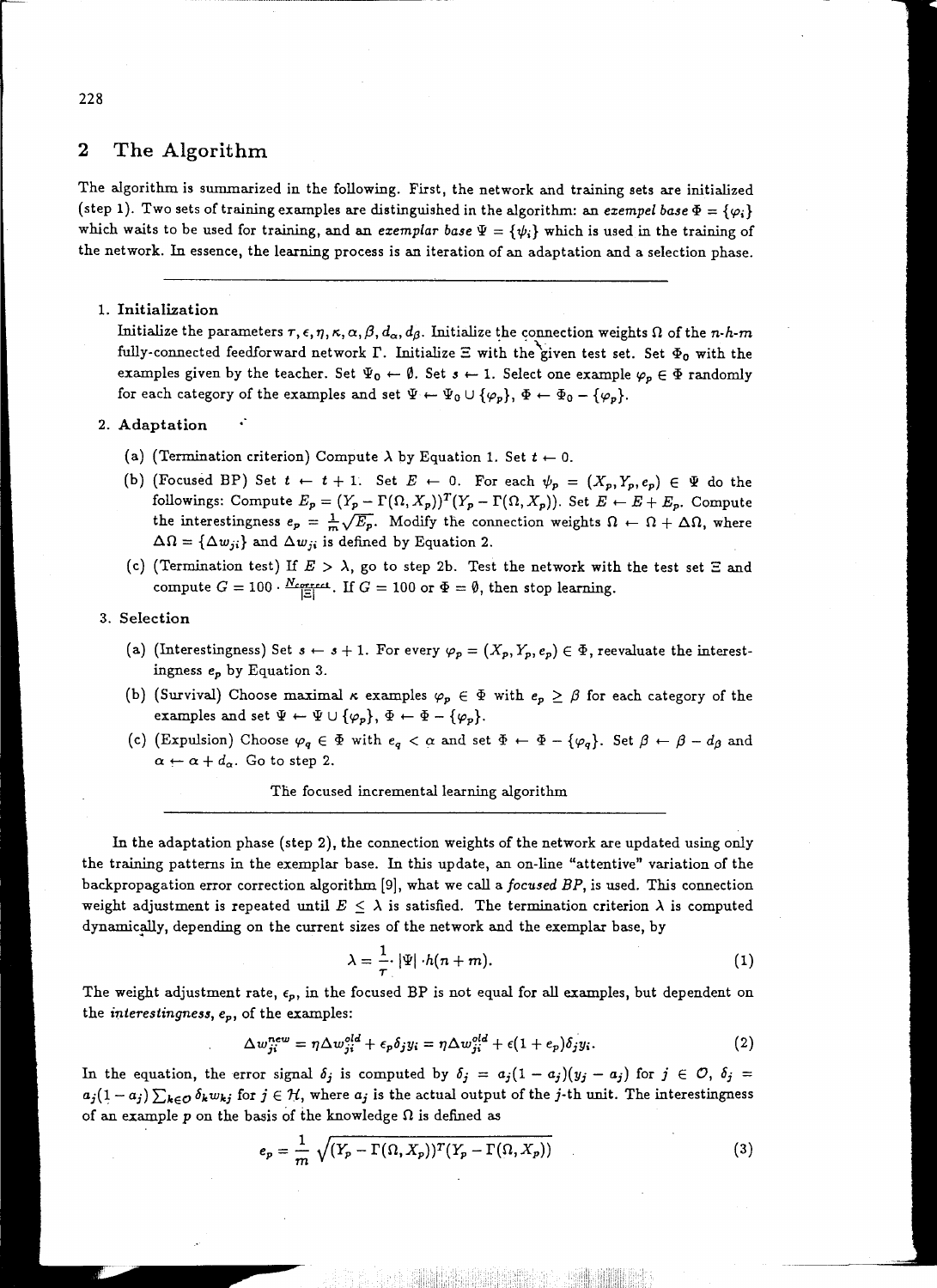where m,  $X_p$ ,  $Y_p$ , and  $\Gamma(\Omega, X_p)$  are the number of output units and the input, desired, and actual output vectors, respectively. The more interesting an example is, the higher the adjustment rate of the example. This ensures quicker adaptation of critical patterns to the existing knowledge structure  $\Omega = \{w_{ii}\}.$ 

In the selection phase (step 3) the interestingness of the examples in  $\Phi$  is computed. Among them for each category maximal  $\kappa$  examples with the interestingness  $e_\kappa > \beta$  are selected and are moved to **th**e exemplar base (Survival). The uninteresting examples, those with  $e_n < \alpha$ , are eliminated from  $\Phi$ **(Expulsion).** As a result, the set  $\Phi$  stores examples with interestingness  $\alpha \leq e_p < \beta$  for the current **knowledge base**  $\Omega$ **.** Then, the network is trained again with the new exemplar base. This process of selection and adaptation is repeated until the expected value of the generalization performance,  $G$ , reaches 100% or the exempel base  $\Phi$  contains no more examples. At the termination of learning,  $\Psi$ contains the examples actually used in training the network.

#### Results 3

The generalization capabilities of the selective incremental and the nonincremental (focused BP) algorithm were tested on the majority function: return 1 if more than half of the input units are 1. To compare the performances we used the following measures:  $G(s) = 100 \cdot \frac{N_{correct}(s)}{|z|}$ ,  $D(s) = 100 \cdot \frac{|\Psi_s|}{|\Psi_0| + |\Phi_0|}$  and  $T(s) = \sum_s |\Psi_s| \sum_1^{t(s)} h(n+m)$ , where s and  $t(s)$  are the selection and adaptation steps, respectively.



Figure 1: The relations among  $s,$   $G,$   $|\Psi|,$  and  $T$  in the course of an incremental learning.

翻譯的第三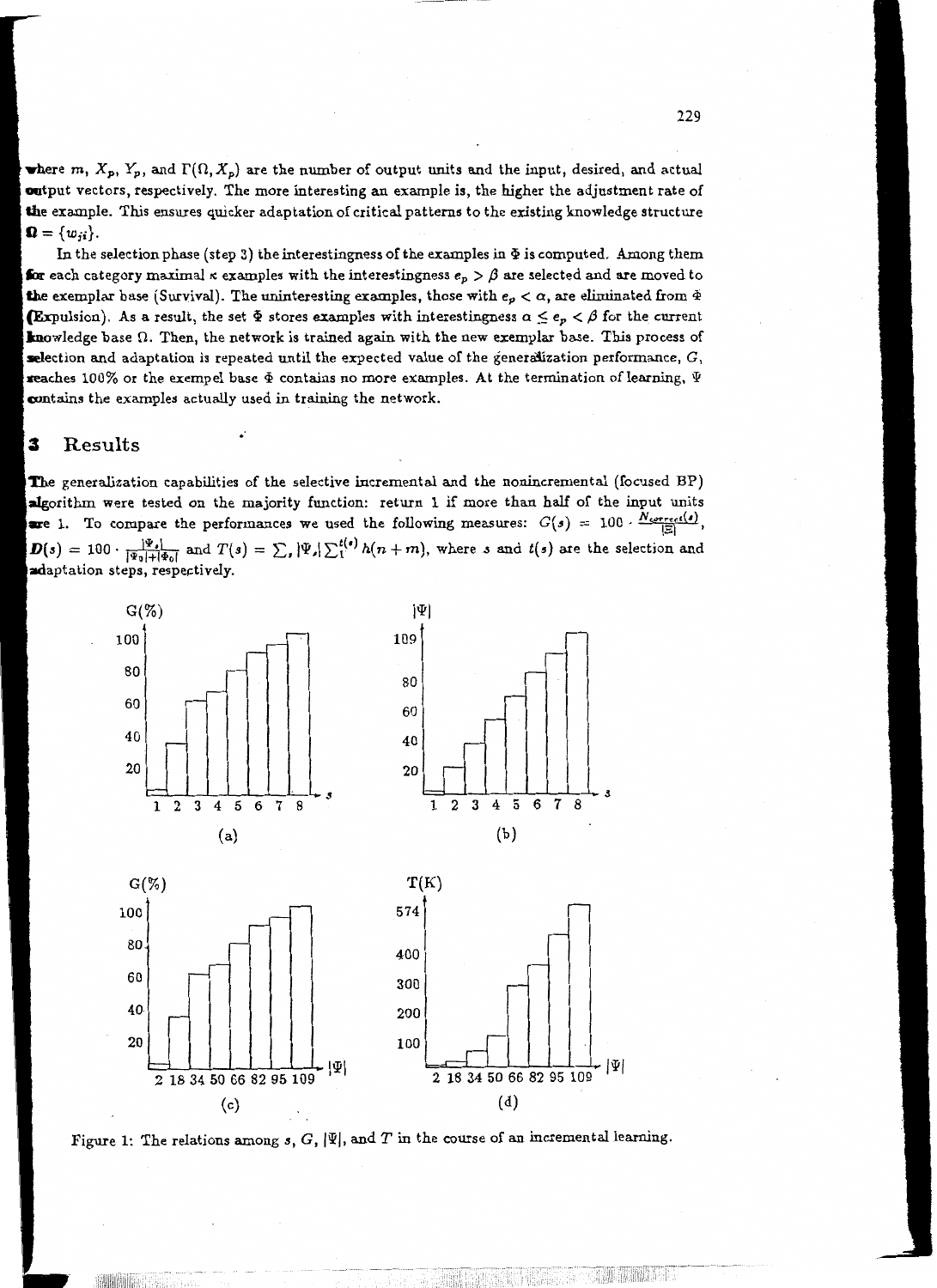G is a measure of generalization performance estimated by the test set.  $D$  is the size of the training set actually used in training the network. This measure indicates the ability of the learning algorithm to select useful patterns. *T* measures learning time in the total number of connection weight adjustments. It is important to note that *T* is not calculated in epochs because each epoch in the incremental learning uses different sizes of training sets. Figure 1 shows the relations among 3,  $G, |\Psi|$ , and T in the course of an incremental learning of the 25-input majority function, given 400 random examples and with the parameter  $\kappa = 8$ . The learning trial arrived at 100% generalization with 109 training examples incrementally selected from 400 given examples. It made 574K connection weight adjustments in 8 selection steps. The generalization performance was estimated by a test set of 1000 random examples.

Tables 1-3 show the results for input size  $n = 5,15$  and 25, respectively. For each task, three different sizes of initial training sets,  $N$ , are used. In all experiments, networks with one hidden unit were used. The training and test sets are generated randomly and  $\Psi_1$  contained two examples chosen randomly from  $\Phi_0$ . The parameter values for all experiments were  $r = 1000$ ,  $\epsilon = 0.1$ ,  $\eta = 0.9$ ,  $\alpha = 0.0$  and  $\beta = 0.3$ ,  $d_{\alpha} = 0.0$  and  $d_{\beta} = 0.01$ .

| N  | Incremental |           |          | Nonincremental |           |          | Relative performance |           |           |
|----|-------------|-----------|----------|----------------|-----------|----------|----------------------|-----------|-----------|
|    | $G_1(\%)$   | $D_1(\%)$ | $T_1(K)$ | $G_2(\% )$     | $D_2(\%)$ | $T_2(K)$ | $G_1/G_2$            | $D_1/D_2$ | $T_1/T_2$ |
| 15 | 88.4        | 87.9      | 13.6     | 84.0           | 100.0     | 11.3     | 1.05                 | 0.88      | 1.20      |
| 20 | 98.8        | 59.0      | 14.0     | 98.2           | 100.0     | 12.8     | 1.01                 | 0.59      | 1.09      |
| 25 | 100.0       | 41.6      | 15.0     | 100.0          | 100.0     | 13.2     | 1.00                 | 0.42      | .14       |

Table 1: Majority function:  $n = 5, \kappa = 1, |\Xi| = 32$ 

|     | Incremental |           |          | Nonincremental |           |          | Relative performance |           |           |
|-----|-------------|-----------|----------|----------------|-----------|----------|----------------------|-----------|-----------|
|     | $G_1(\% )$  | $D_1(\%)$ | $T_1(K)$ | $G_2(\%)$      | $D_2(\%)$ | $T_2(K)$ | $G_1/G_2$            | $D_1/D_2$ | $T_1/T_2$ |
| 100 | 91.2        | 100.0     | 109.8    | 83.8           | 100.0     | 77.2     | 1.09                 | 1.00      | 1.42      |
| 150 | 100.0       | 38.2      | 92.4     | 87.6           | 100.0     | 106.6    | 1.14                 | 0.38      | 0.87      |
| 200 | 100.0       | 32.2      | 85.8     | 91.2           | 100.0     | 107.4    | $_{1.10}$            | 0.32      | 0.80      |

Table 2: Majority function:  $n = 15$ ,  $\kappa = 3$ ,  $|\Xi| = 500$ 

| N   | Incremental |           |          | Nonincremental |           |          | Relative performance |           |           |  |
|-----|-------------|-----------|----------|----------------|-----------|----------|----------------------|-----------|-----------|--|
|     | $G_1(\%$    | $D_1(\%)$ | $T_1(K)$ | $G_{2}(\%)$    | $D_2(\%)$ | $T_2(K)$ | $G_1/G_2$            | $D_1/D_2$ | $T_1/T_2$ |  |
| 200 | 93.0        | 100.0     | 608.7    | 85.7           | 100.0     | 466.3    | 1.09                 | 1.00      | 1.31      |  |
| 300 | 98.0        | 61.7      | 589.7    | 84.3           | 100.0     | 431.7    | $1.16\,$             | 0.62      | 1.37      |  |
| 400 | 100.0       | 32.0      | 518.0    | 84.7           | 100.0     | 322.3    | 1.18                 | 0.32      | 1.61      |  |

Table 3: Majority function:  $n = 25$ ,  $\kappa = 8$ ,  $|\Xi| = 1000$ 

The results in the tables can be summed up as follows. First, for relative smaller sizes of the training sets initially given by the teacher (e.g.  $N = 300$  in the case of  $n = 25$ ), the incremental learning network achieved, on average, better generalization performance than the nonincremental one  $(G_1/G_2 = 1.16)$ . In this case the same or smaller numbers of examples were used to train the network  $(D_1/D_2 = 0.62)$ . Second, for larger sizes of initial training sets (e.g. for n = 25 and N = 400), the incremental learning network achieved better generalization than the nonincremental one did  $(G_1/G_2 = 1.18)$ , using much smaller sizes of training sets than the original one  $(D_1/D_2 = 0.32)$ . Third, the relative gain of the incremental learning network over the nonincremental one *in* D tends